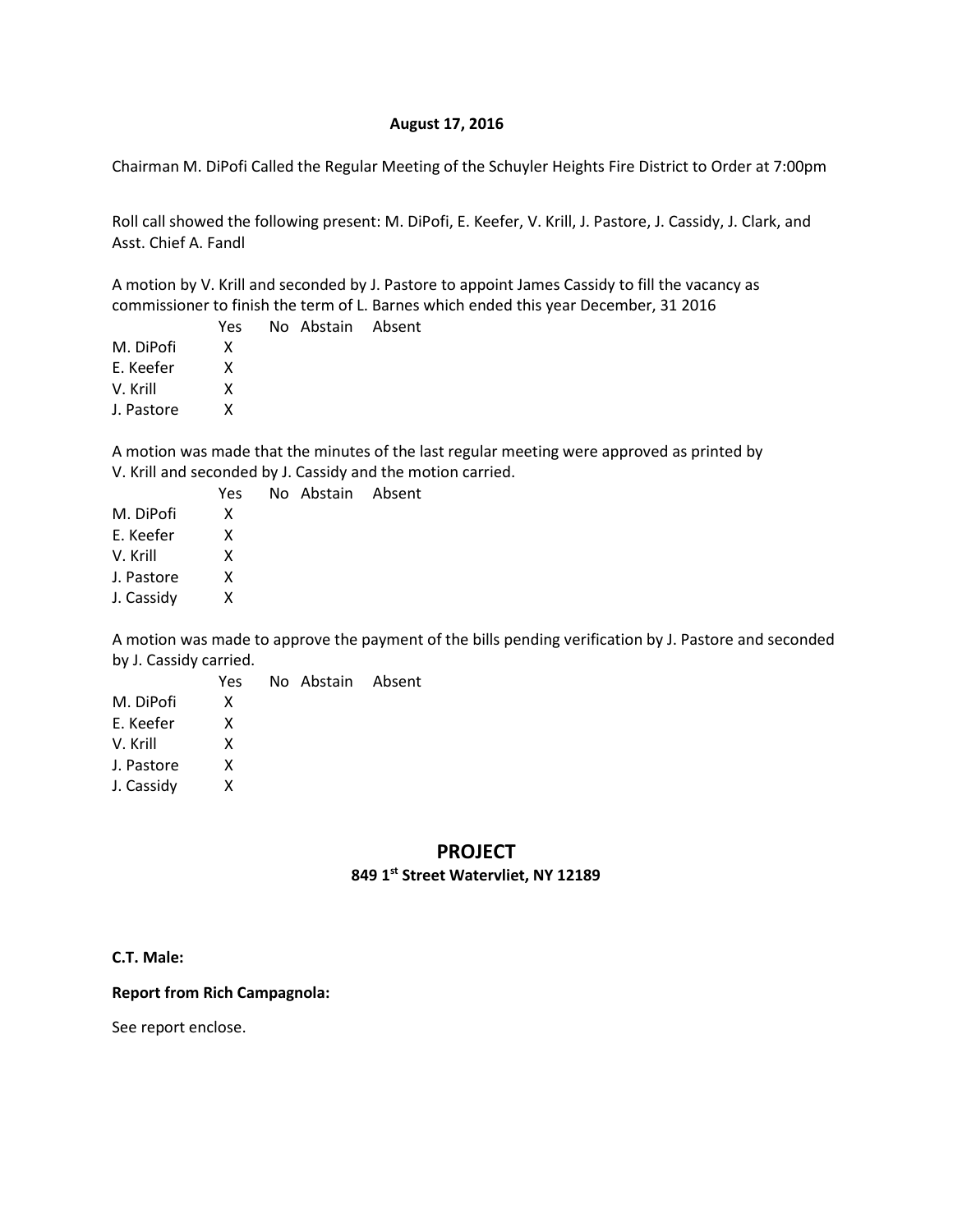# **NEW BUSINESS**

We received a letter from the Chief Kevin Fronk of the Latham Fire Department approving Kyle and Devin Sedgwick to be members of the Schuyler Heights Fire Department, an email was also sent to the chairman of the membership committee to let him know we received a letter.

A motion was made by J. Pastore approve the bond resolution for the purchase of new SCBA's and seconded by J. Cassidy carried.

|            | Yes | No Abstain Absent |  |
|------------|-----|-------------------|--|
| M. DiPofi  | x   |                   |  |
| E. Keefer  | x   |                   |  |
| V. Krill   | x   |                   |  |
| J. Pastore | x   |                   |  |
| J. Cassidy | X   |                   |  |
|            |     |                   |  |

A resolution appointing board of elections for the election at the fire station on 9/27/2016 at 6 PM to 9 PM was made by Joe Pastore seconded by J. Cassidy carried.

|            | Yes | No Abstain Absent |  |
|------------|-----|-------------------|--|
| M. DiPofi  | x   |                   |  |
| E. Keefer  | x   |                   |  |
| V. Krill   | x   |                   |  |
| J. Pastore | x   |                   |  |
| J. Cassidy | x   |                   |  |
|            |     |                   |  |

A notice was sent to the times union for their special election for the bond resolution on 9/27/2016 which was verified by times union it will run on 8/25/2016

## **CHIEF'S REPORT**

#### **See enclose report given by 1st Asst. Chief A. Fandl:**

J. Pastore came to the demo on the new packs which was very informative and also helped with the concept to him on how packs function, I supplied the quote and leasing information**.** J. Pastore asked about the 5.5 bottles, A. Fandl answer Joe was have no compressor for that nor does anybody in the town and the estimate cost for one would be about \$15,000.

I also would like the board to know I have a letter of complaint department response but haven't done anything on it yet until I finish my investigation.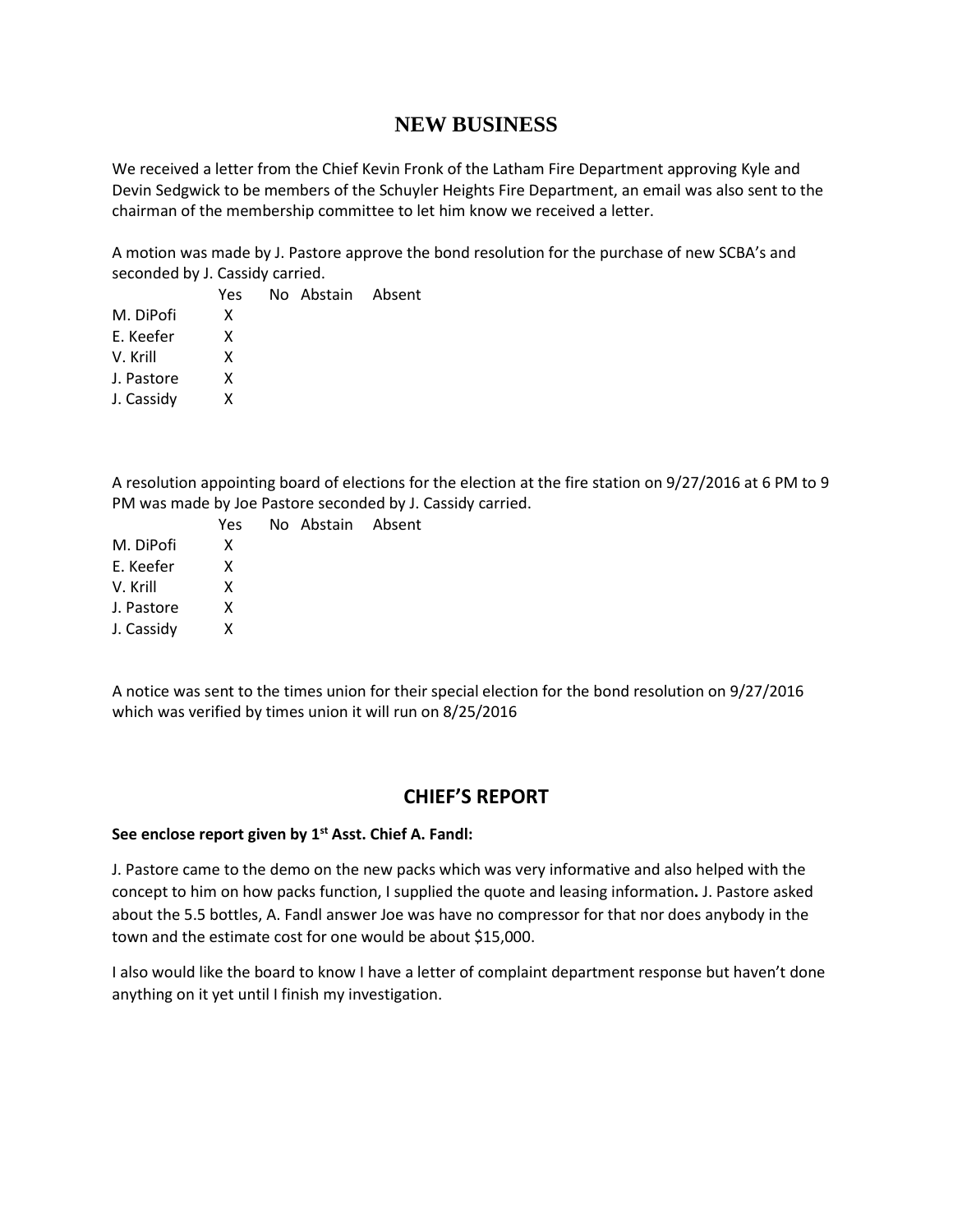# **REPORTS**

### **V. Krill:**

I just received the rental have no other information in the name and phone I get in touch with them report when I have more information.

How come we never got a mileage report from the vehicles in quite some time, A. Fandl since we got the GPS is can pull up the mileage for the report. E. Keefer said he will start producing this report.

### **J. Pastore:**

I am wondering why the police vehicle is not being used when fire police drive by the station and doesn't take it to the calls. A. Fandl said he would like to see it is more also, J. Pastore wondered if they could take it home and it was said that besides the fuel cost could rise it also needs to be plugged in could incur an unnecessary electric bill. A. Fandl and N. Gingeresky asked for it to be used more.

Do we know if the company got their money that we allotted them last month for the services rendered for the board?

### **E. Keefer:**

I received a text from Deanna DiPofi asking me to intercede about your she was ordered last year, they had to be sent back to jacket needed to be shortened in the pants waist size was not right. She also stated is in the equipment room and jacket is to break. Assistant Chief Fandl and Past Chief Dudley answer to this problem was that the gear is in the supply room and has been altered as requested because it is a different manufacturer than we used to use the design and cut is different than her present gear, so there isn't anything else that can be done. The board discussed the matter and decided she would just have to get used to the new style.

### **M. DiPofi:**

When J. Clark arrives I would like an executive meeting with J. Clark and the board.

We need to check on the fuel bills they have been getting high, I would like E. Keefer to submit report on the vehicles at each meeting.

The finger reader for red alert needs to be installed so it can be used right away J. Pastore said all it needs to do is be plugged in all the drops out there.

## **J. Cassidy:**

Jim introduced himself to everyone and mentioned he was glad to be here.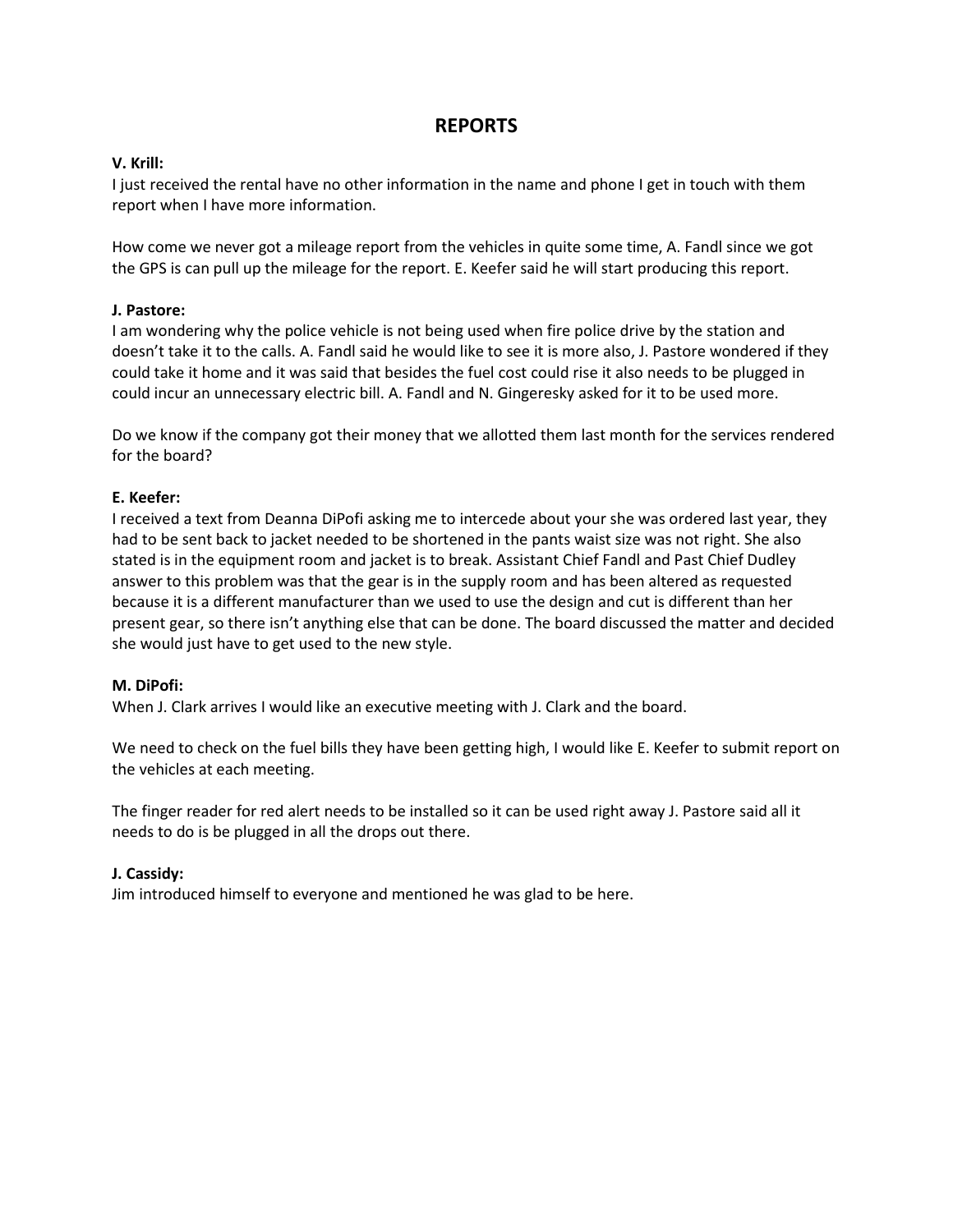### **N. Gingeresky:**

Fire prevention week which is October  $9<sup>th</sup>$  through the 15<sup>th</sup> we will be hosting an open house on Saturday, October 15 from 10 AM to 2 PM. I would like some money to buy supplies in full for this like other years. A motion was made by M. DiPofi not to exceed \$500 and it can be put on the credit card seconded by V. Krill carried.

|            | Yes | No Abstain Absent |  |
|------------|-----|-------------------|--|
| M. DiPofi  | x   |                   |  |
| E. Keefer  | x   |                   |  |
| V. Krill   | x   |                   |  |
| J. Pastore | x   |                   |  |
| J. Cassidy | x   |                   |  |
|            |     |                   |  |

There is no cold water in the sink up at the lounge and there is a light out under the bar that needs to be replaced and the TV on the wall is now working we need a new box.

M. DiPofi stated that we will notify D. Fandl to take care of the repairs and call for a new box to be installed.

A motion by M. DiPofi to go into executive session at 8:40pm and seconded by V. Krill carried

No Abstain Absent

|            | Yes |
|------------|-----|
| M. DiPofi  | x   |
| E. Keefer  | x   |
| V. Krill   | x   |
| J. Pastore | x   |
| J. Cassidy | x   |
|            |     |

A motion by M. DiPofi to exit executive session at 9:13pm and seconded by V. Krill carried

|            | Yes | No Abstain Absent |  |
|------------|-----|-------------------|--|
| M. DiPofi  | x   |                   |  |
| F. Keefer  | x   |                   |  |
| V. Krill   | x   |                   |  |
| J. Pastore | x   |                   |  |
| J. Cassidy | x   |                   |  |
|            |     |                   |  |

**J. Clark:**

I have talked Pete Barry EMS he stated to me that there is no plan for money rents the building for EMS vehicles. With that being said would you like me to set up and up appraiser for the firehouse lost that is estimated at \$1600. A motion was made by E. Keefer to have the building appraised and seconded by V. Krill carried.

|            | Yes. | No Abstain Absent |  |
|------------|------|-------------------|--|
| M. DiPofi  | x    |                   |  |
| E. Keefer  | x    |                   |  |
| V. Krill   | x    |                   |  |
| J. Pastore | x    |                   |  |
| J. Cassidy | x    |                   |  |